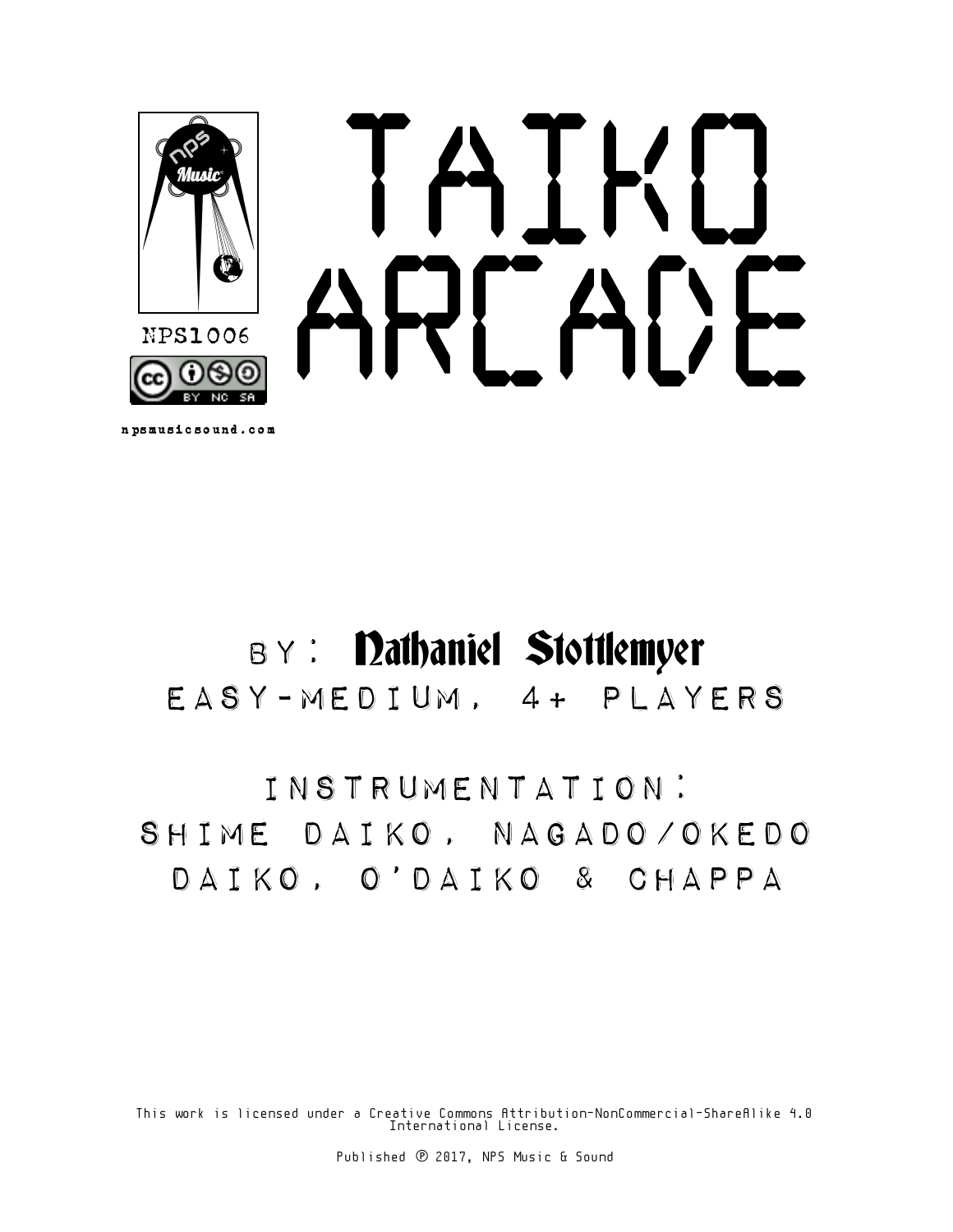## Performance Notes:

Taiko Arcade was composed for the Annapolis High School Percussion Ensemble and debuted May, 2017. Inspiration for the piece was drawn from both traditional taiko drumming and contemporary popular images of taiko drums in video games.

The piece explores the tones of taiko drums and chappa, traditional Japanese hand cymbals. If traditional taiko drums are not available, a number of alternatives exist. In place of shime daiko, snare drums with the snares off or bongos played with sticks may be used. In place of okedo or nagado daiko, large mounted or floor toms may be used. Marching bass drums are also a suitable alternative to okedo or nagado daiko. In place of large o'daiko, large concert bass drums are the only convincing alternative. Keys for the notation are found and the end of the score and each of the parts. Have fun performing Taiko Arcade!

This work is licensed under a Creative Commons Attribution-NonCommercial-ShareAlike 4.0 International License.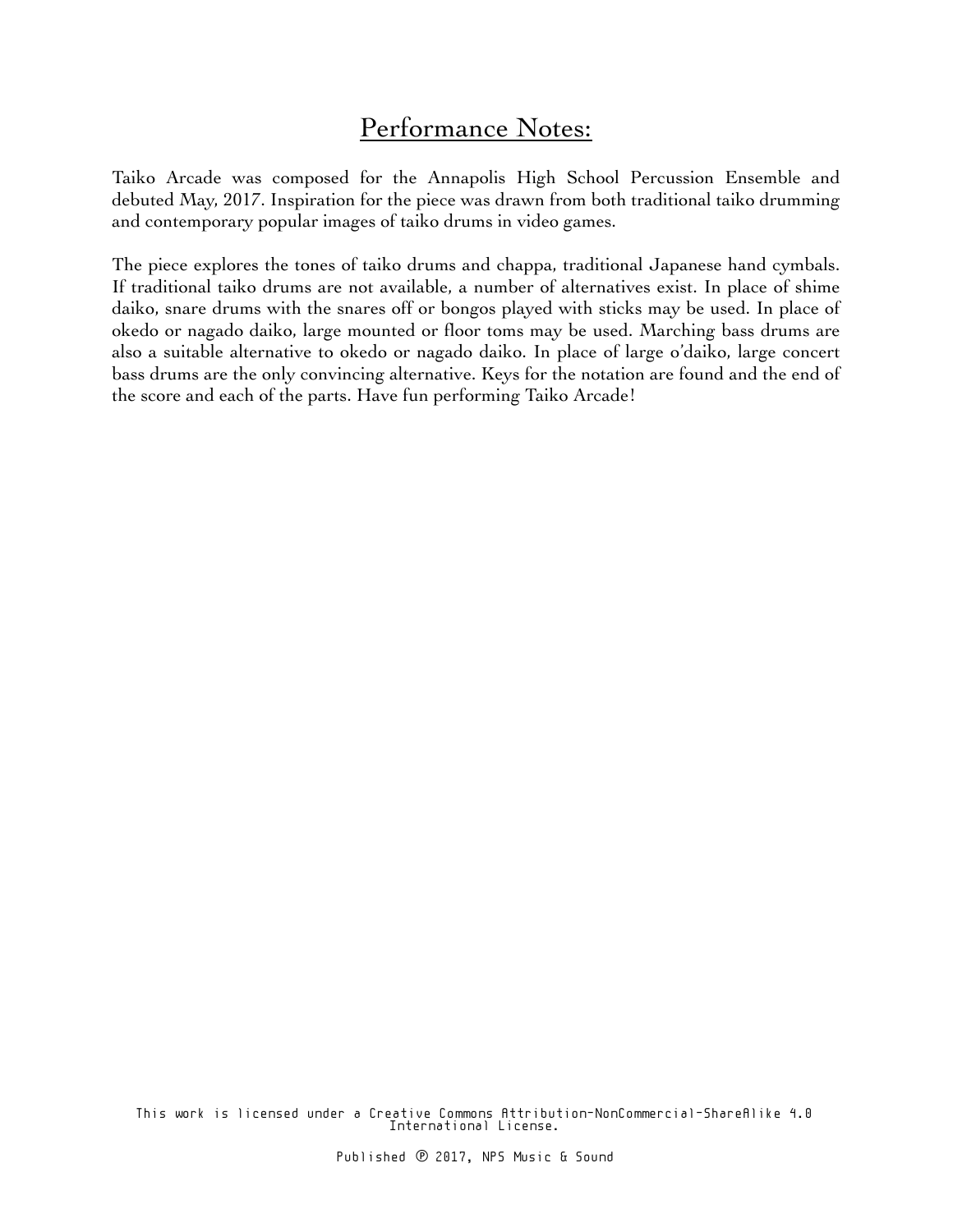## *Taiko Arcade*

For the Annapolis High School Percussion Ensemble

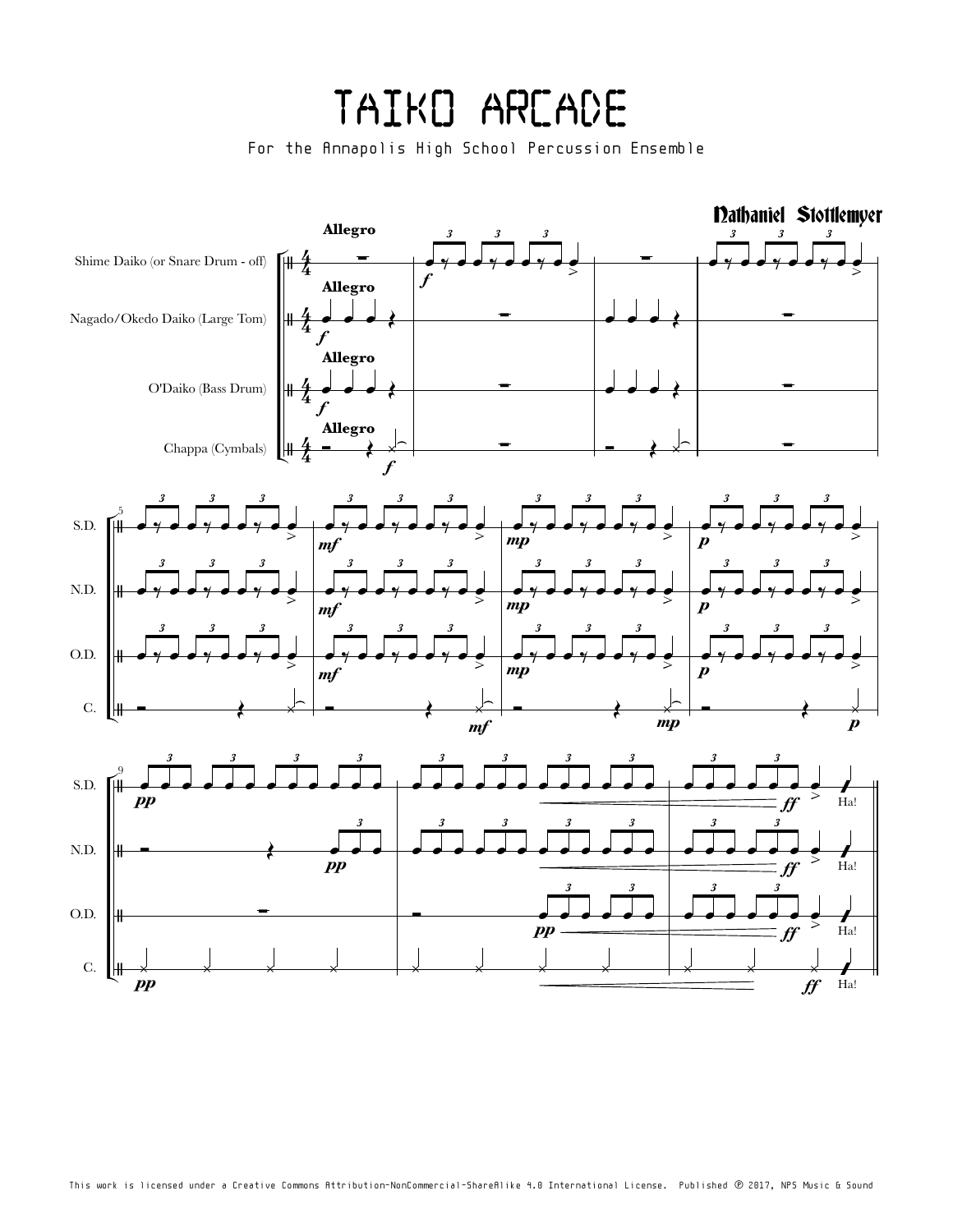





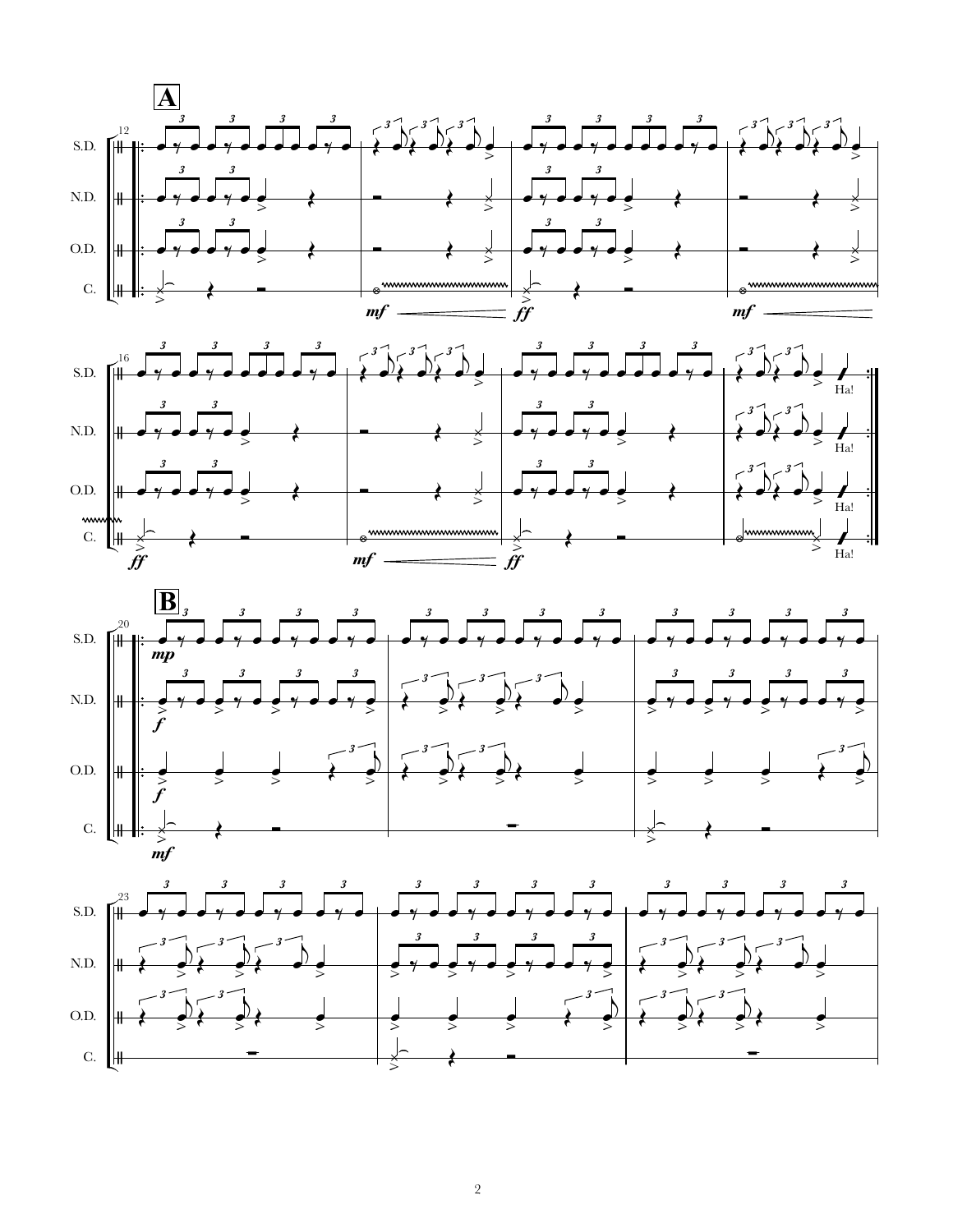



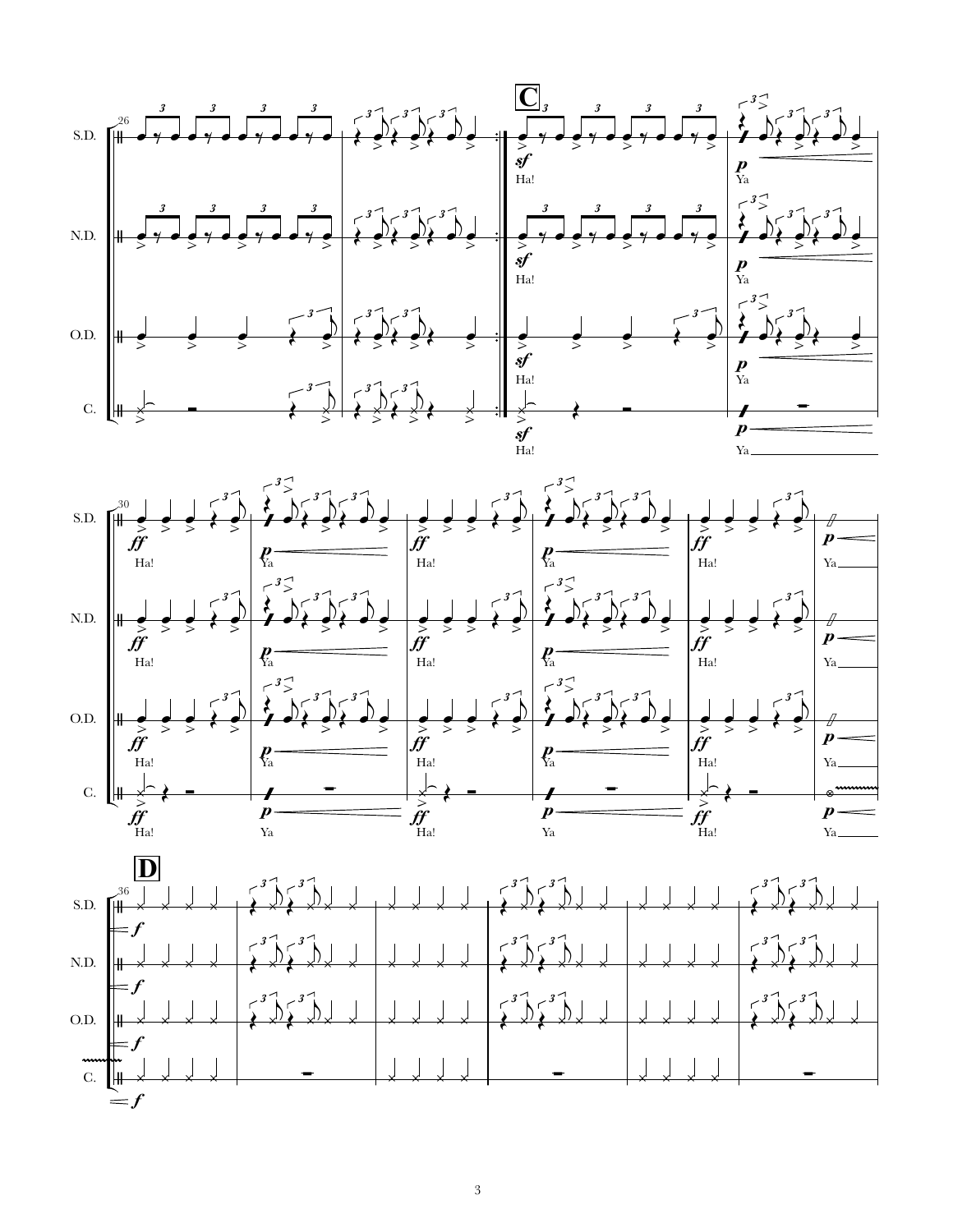



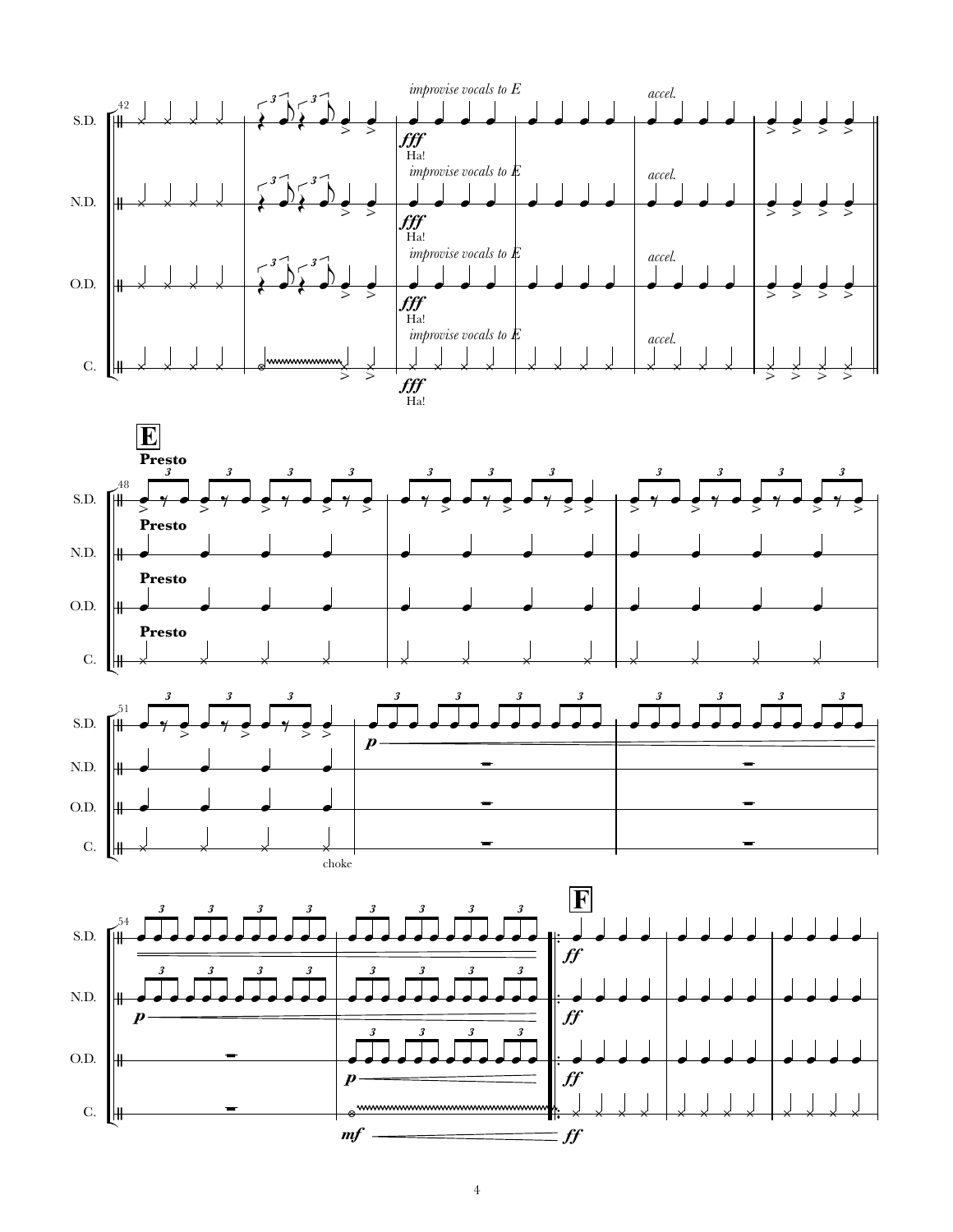





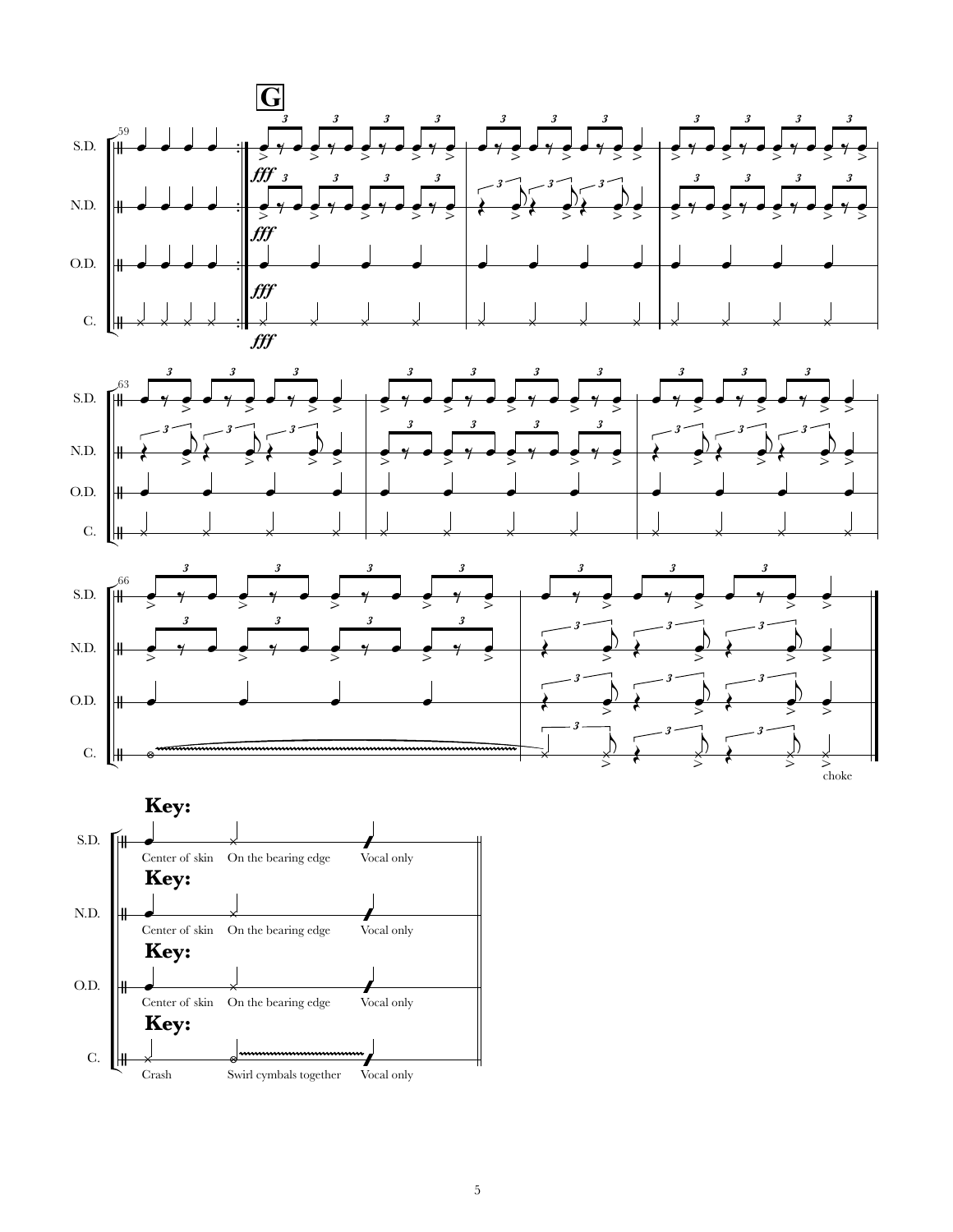*Taiko Arcade* For the Annapolis High School Percussion Ensemble

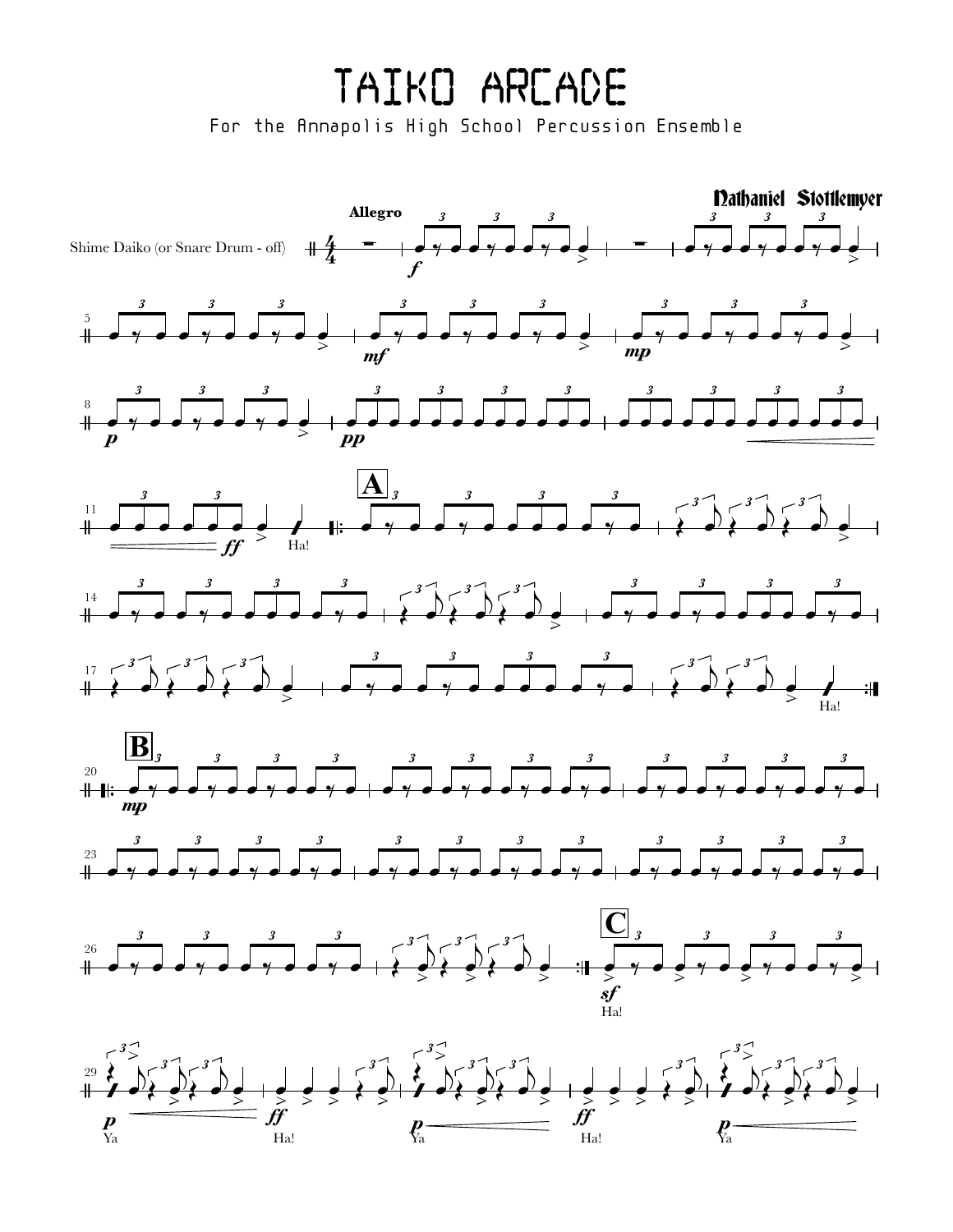

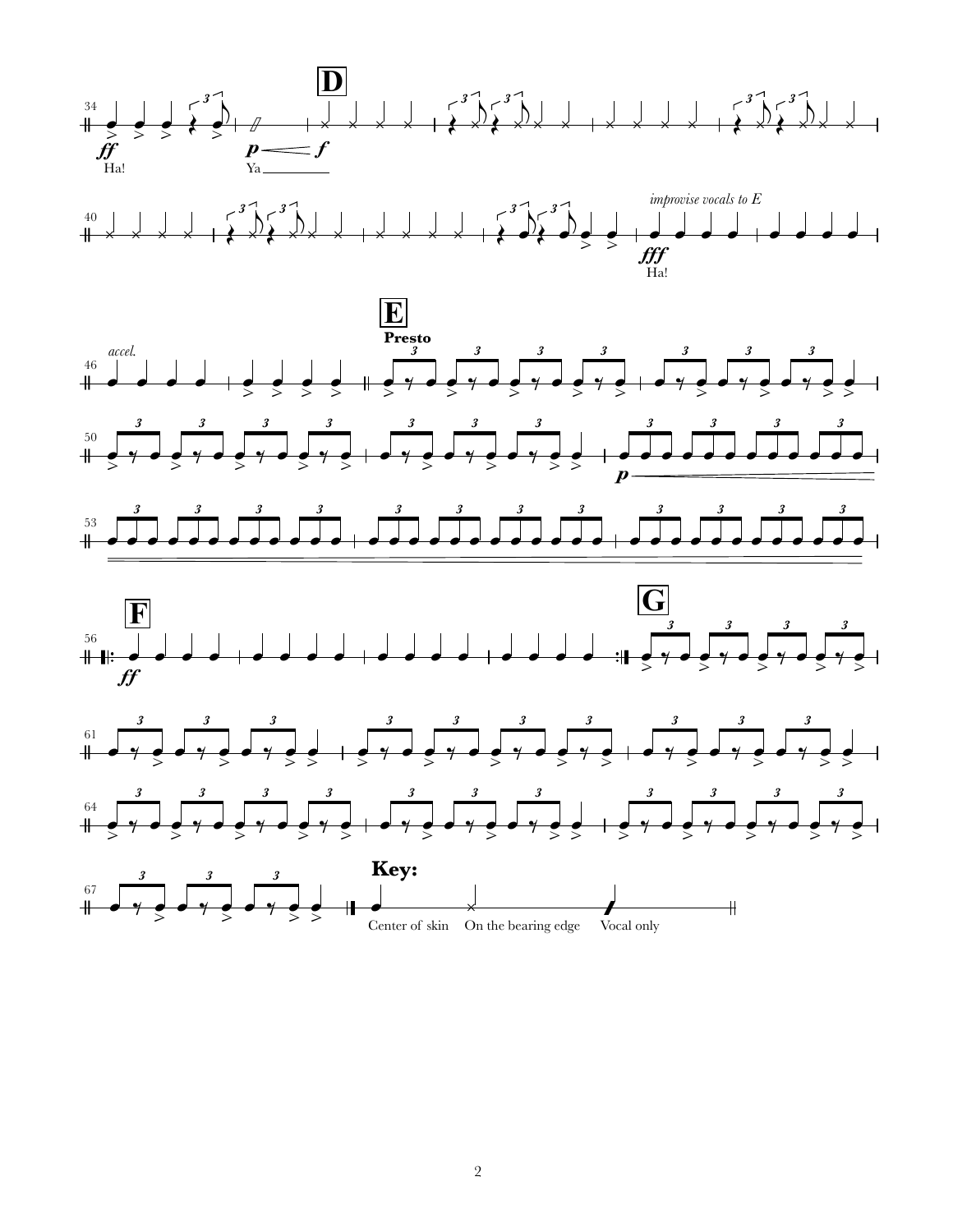*Taiko Arcade*

For the Annapolis High School Percussion Ensemble

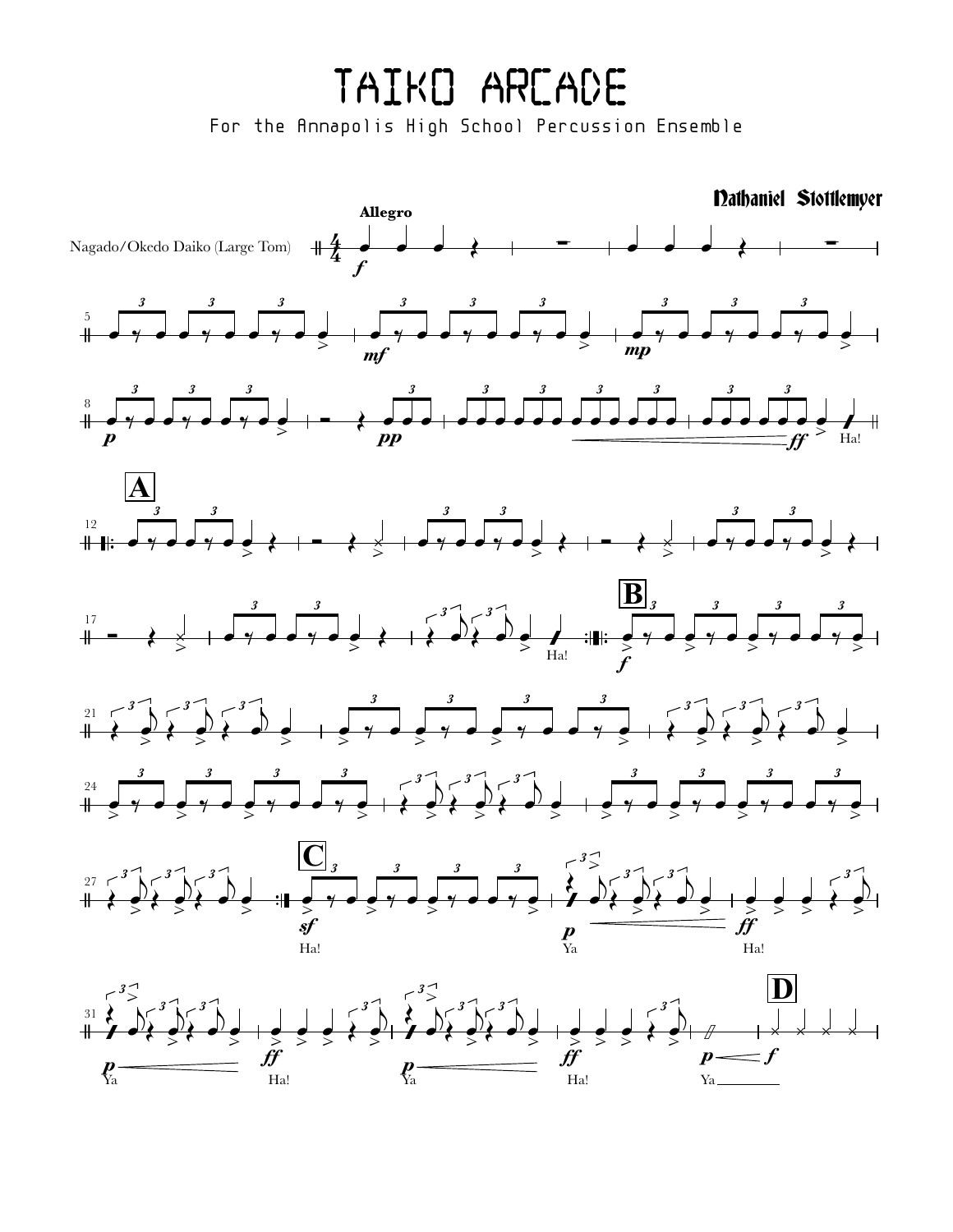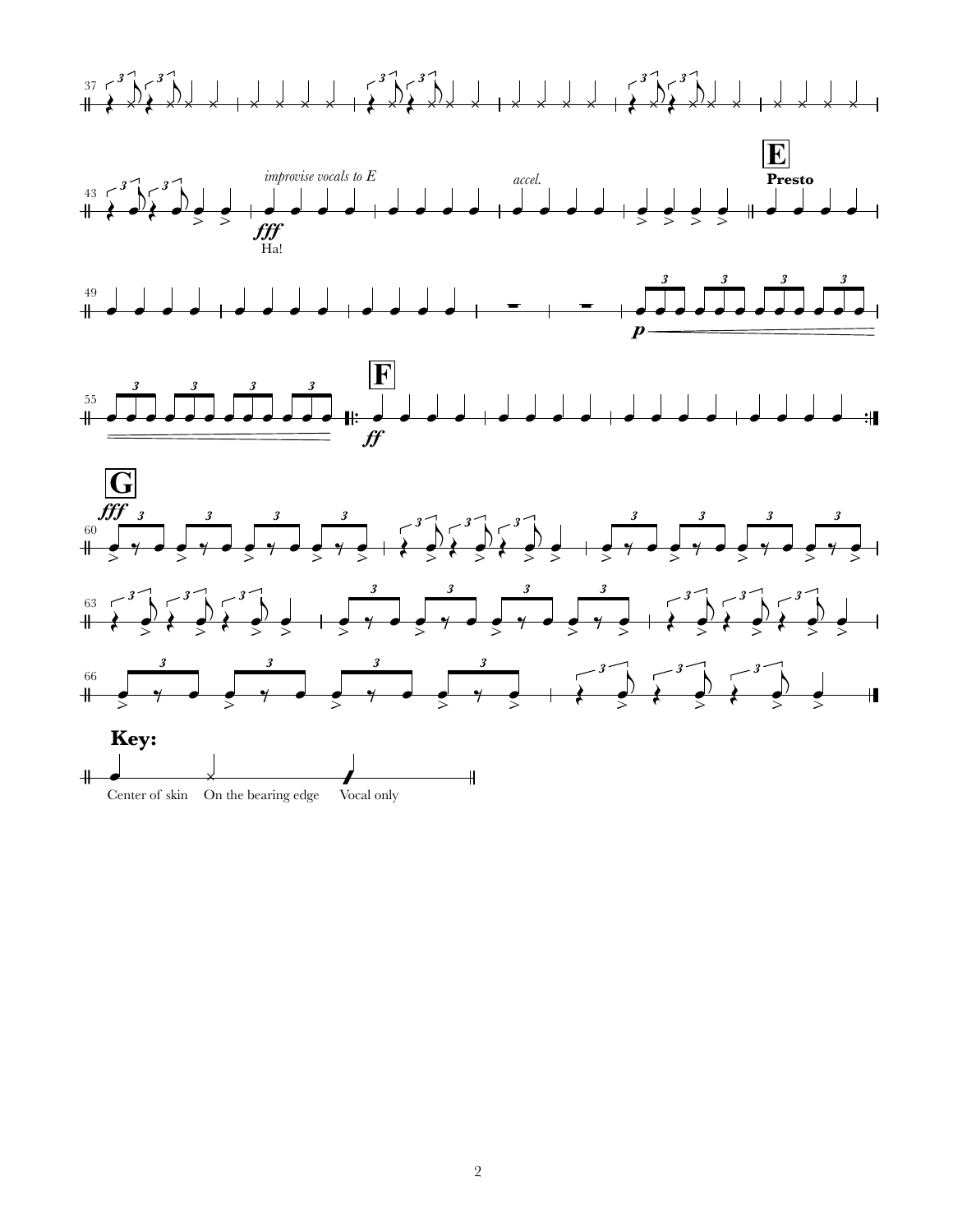*Taiko Arcade* For the Annapolis High School Percussion Ensemble

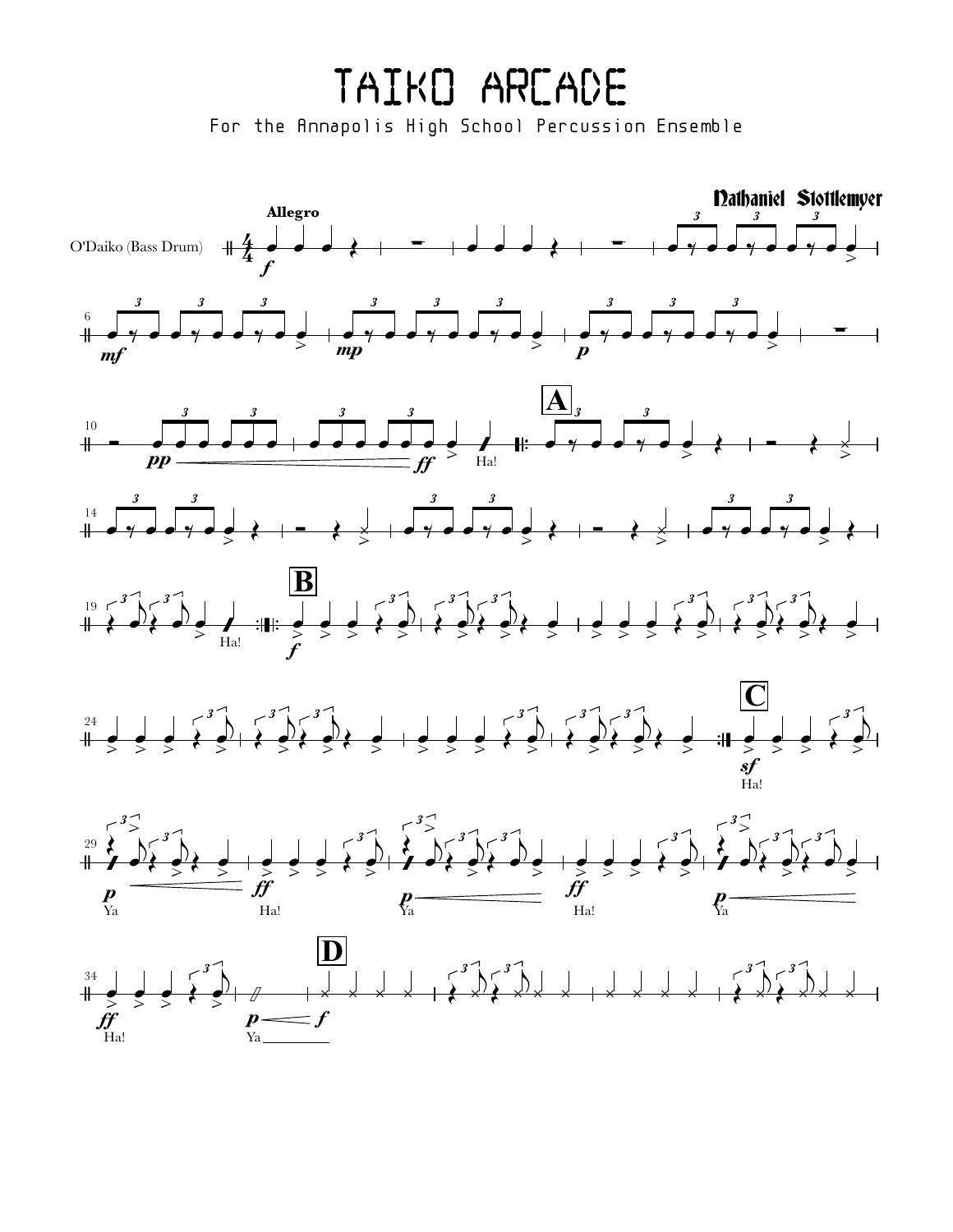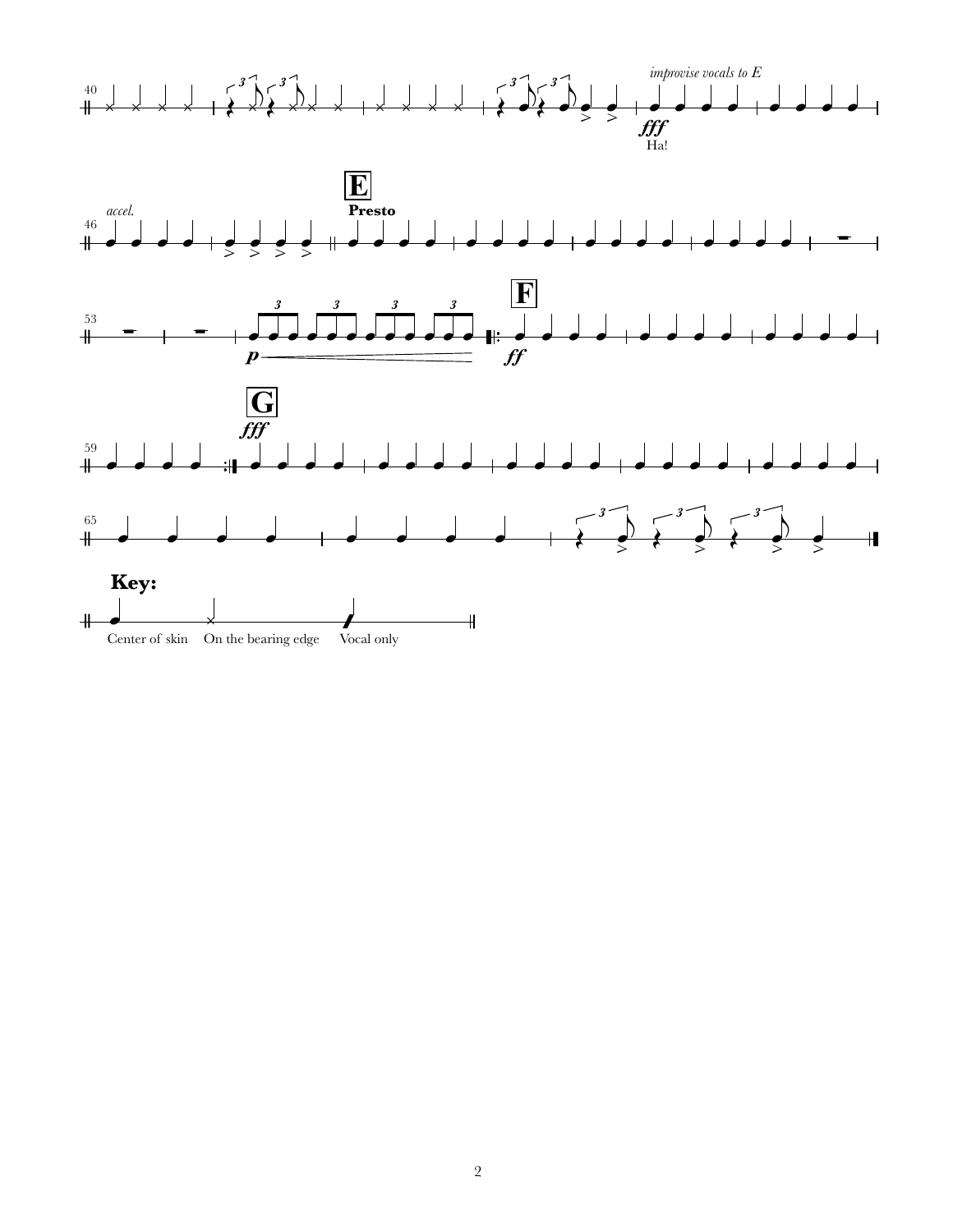TAIKO ARCADE For the Annapolis High School Percussion Ensemble